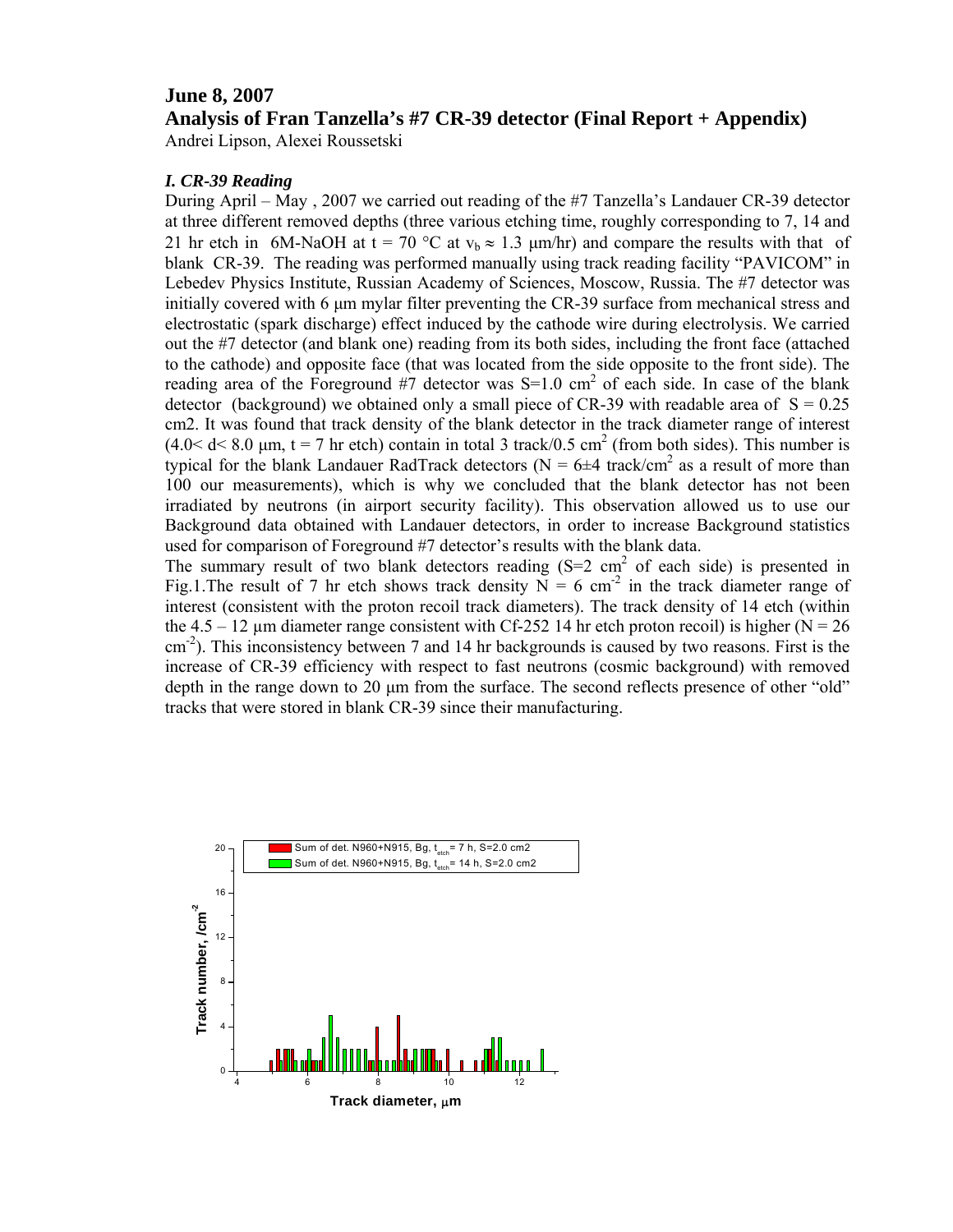**Figure 1** Typical Background spectra of Landauer CR-39 detector (RadTrack) etched during 7 and 14 hr, respectively  $(S = 2 \text{ cm}^2)$ . Number of proton-like tracks (resulting in background neutron irradiation) is much smaller than that for Tanzella's #7 detector: At 7hr etch the mean number of tracks within the range of  $4.5 - 8.0 \mu m$  (consistent with Cf-252 proton recoil distribution) is only  $\langle N \rangle = 6$  cm<sup>-2</sup>. At 14 hr etch the number of tracks within the 4.5 – 12 µm diameter range (consistent with Cf-252 14 hr etch proton recoil) is  $\langle N \rangle \sim 26$  cm<sup>-2</sup>. The tracks with diameter  $d \ge 8.0 \text{µm}$  (7hr etch) and  $d > 11 \text{µm}$  (14 hr etch) represent a build up of stored Background alpha activity (mainly radon and toron series). Notice that the Background distributions do not contain noticeable increase at 5.2 and/or 6.0 µm track diameter.

In contrast to the Background, the Landauer CR-39 spectra representing neutron calibration with Cf-252 neutron source Fig.2 contain high track density at its both sides. It was found that the number of tracks at the front (with respect to the neutron source) CR-39 detector side is about 20-30 % higher than that at the opposite one at any etching time (7-21 hr).



**Figure 2** Cf-252 recoil proton spectra ( Cf-252 neutron source with intensity  $I_n = (120 \pm 20)$  n/s in 4π-solid angle. Total neutron fluence through the CR-39 chip is  $F_n \approx 7 \times 10^8$  n/cm<sup>2</sup>. The Landauer CR-39 chip with 200  $\mu$ m PE radiator has been used. After 7 hr etch in 6N NaOH at t = 70 C the proton recoil spectrum is located between 4.5 and 9.0 µm track diameter with maximum near 5.2  $\mu$ m. This maximum is consistent with the mean recoil proton energy in the range of 2.2-2.5 MeV (see Landauer's CR-39 proton calibration curve obtained with Van DeGraaf accelerator, Fig. 3a). The recoil spectrum of 14 hr etched CR-39 a is broader than that for 7 hr etch and is located within the proton recoil track diameters ranged between 5.0 and 12.0 μm with the maximum near 6.0 μm (Shift in track diameters from 5.2 to 6.0 μm, compared to 7 hr etch, is consistent with 2.2-2.5 MeV proton track diameter gain at 14 hr etching compared to 7 hr etch (Fig. 3 b). Notice that for both etchings at  $t = 7$  and 14 hr about 30 % of all tracks have oblique incidence. The neutron detection self-efficiency of CR-39 at t = 14 hr ( $\varepsilon_n \sim 1.2x10^{-4}$ ) is about factor of 1.3 higher than that at  $t = 7 \text{ hr}(\epsilon_n \sim 0.9 \times 10^{-4})$  due to increase in proton recoil critical angles with the removed CR-39 depth.

The calibration curve allowing proton (including also recoil protons) energy estimate via track diameters at etch time  $t = 7$  hr is depicted in Fig. 3a. The dependences of track diameter vs.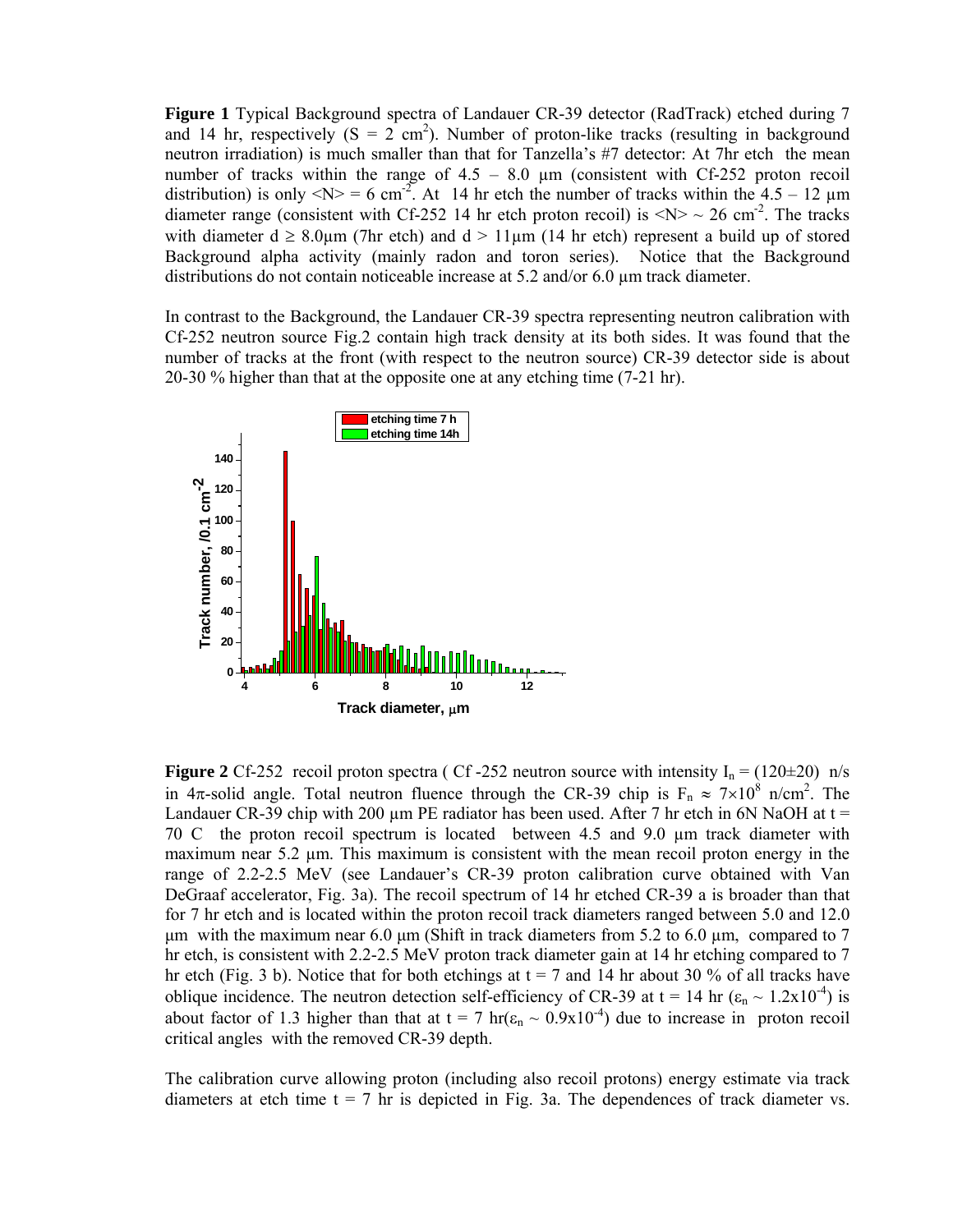etching time 7-28 hr of normal incidence protons in the energy range of 1.0 -2.5 MeV are shown in Fig. 3b.



**Figure 3a** Van DeGraaf accelerator calibration curve for the 0.65-3.0 MeV proton beam of normal incidence with respect to the detector surface. The targets are Landauer RadTrack and another Fukuvi –type CR-39 detectors. Etching conditions 6N-NaOH,  $t = 70$  °C, for 7 hr.



**Figure 3 b** Track diameter vs. etching time (removed CR-39 depth  $h = 9.2 - 46 \mu m$ ) for protons of normal incidence in the energy range of 1.0 -2.5 MeV. Note a good linear dependence for Landauer RadTrack detectors. Etching conditions: 6N-NaOH at  $t=$  70 C. The bulk etch rate  $v<sub>b</sub>$  is derived from empirical equation :  $v_b = 1.275 \exp[0.828 \text{ C}+0.049 \text{T}-0.002 \text{ C} \text{T}-17.624]$ , where T and C are temperature (in K) and NaOH molarity (mol/l), respectively (D. Nikezic, K.N. Yu, Mat Sci. Eng., R46, 51 (2004)).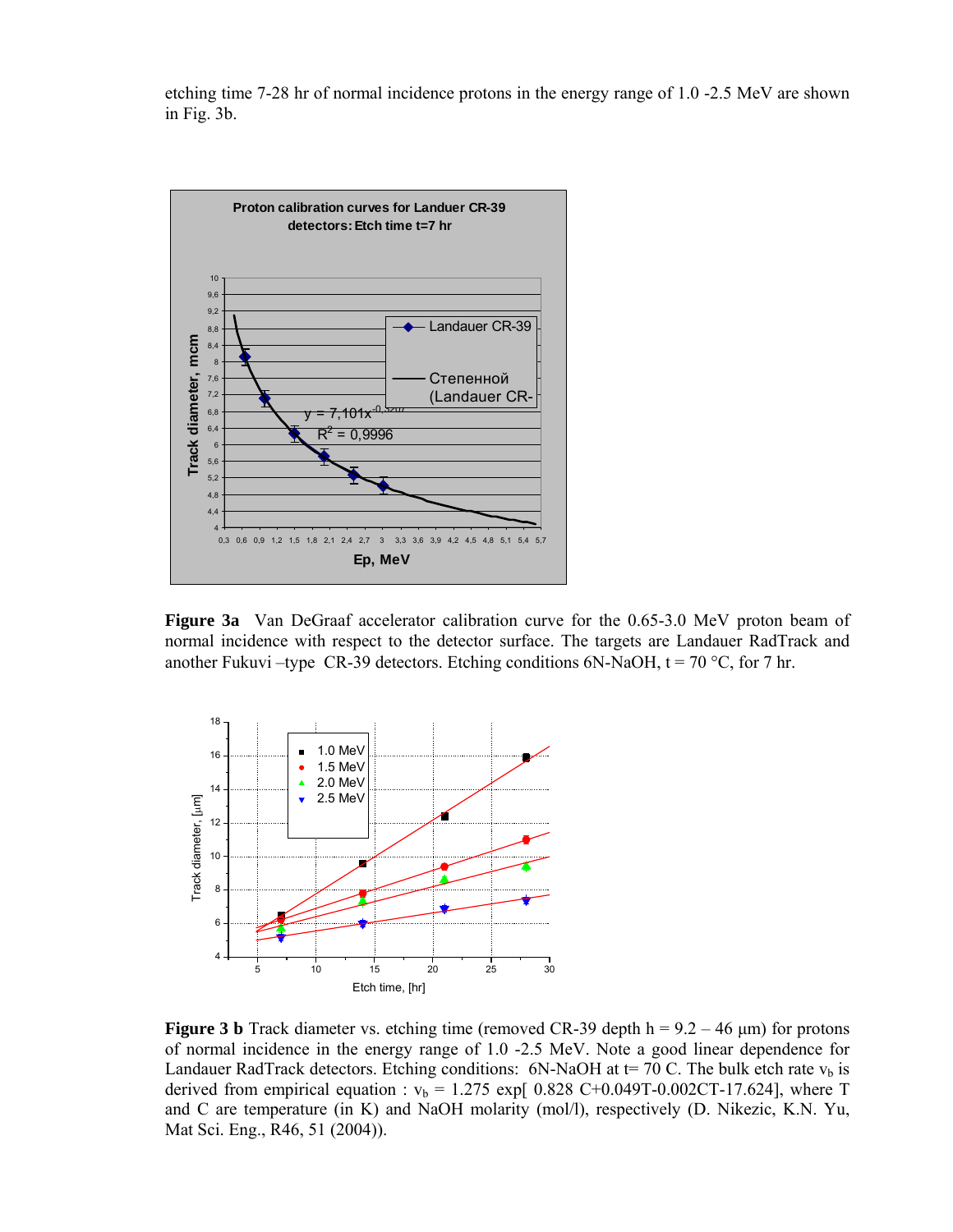In the Figure 4 the examples of proton recoil tracks obtained in CR-39 calibration are shown. The proton recoil tracks are represented by bright pits of 5-8 μm in diameter on dark background.



**Figure 4**. Examples of proton recoil tracks of 5-8 µm diameter (bright pits only - all others are the surface defects !!!) for Cf-252 neutron source (7 hr etch, removed depth is  $h = 9.2 \mu m$ ): Total neutron fluence is  $F_n = 7x10^8$  n/cm<sup>2</sup>; images size is S= 120 x 90  $\mu$ m<sup>2</sup>.

The reading of both sides of #7 Foreground detector (the front and the opposite one) showed that it contains real nuclear (proton recoil) tracks of both normal and oblique incidence similar to that obtained with calibration CR-39 detector, irradiated with Cf-252 neutron source. Three examples of such tracks are presented in Fig. 5 (a-c).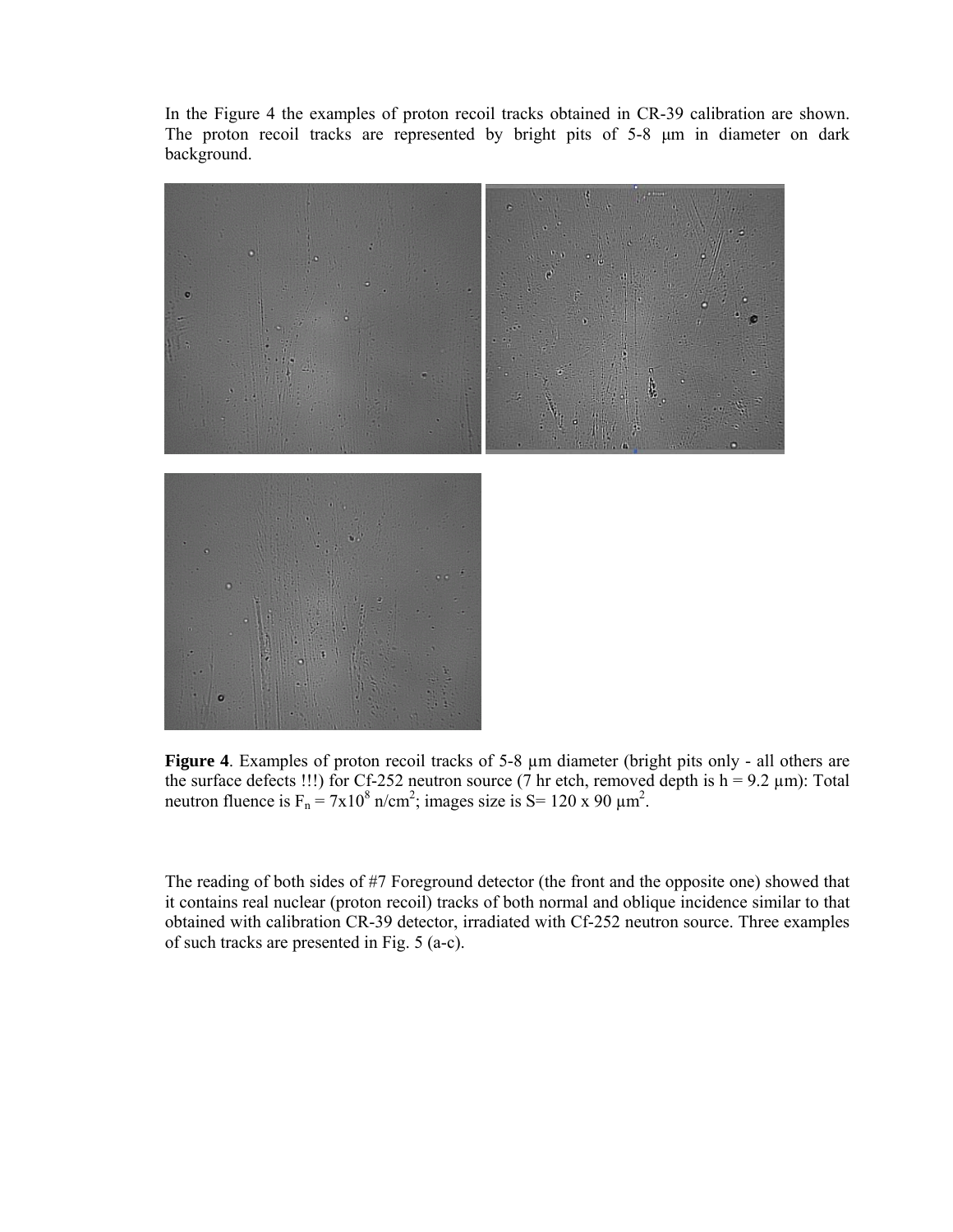



**Figure 5**. Examples of proton recoil tracks (compare with Cf-252 bright pits) of 5-7 µm diameter from CR-39 Foreground detector #7 (removed depth is  $h \approx 8.6 \mu m$ ), images size is S= 120 x 90  $\mu$ m<sup>2</sup>: (a) - two tracks of normal incidence (1,2); (b) – track of oblique incidence (1), track of normal incidence (2);(c)- two tracks of normal incidence (bright pits in the center of the image).

The total track diameter distribution for the #7 Foreground detector is shown in Fig. 6.

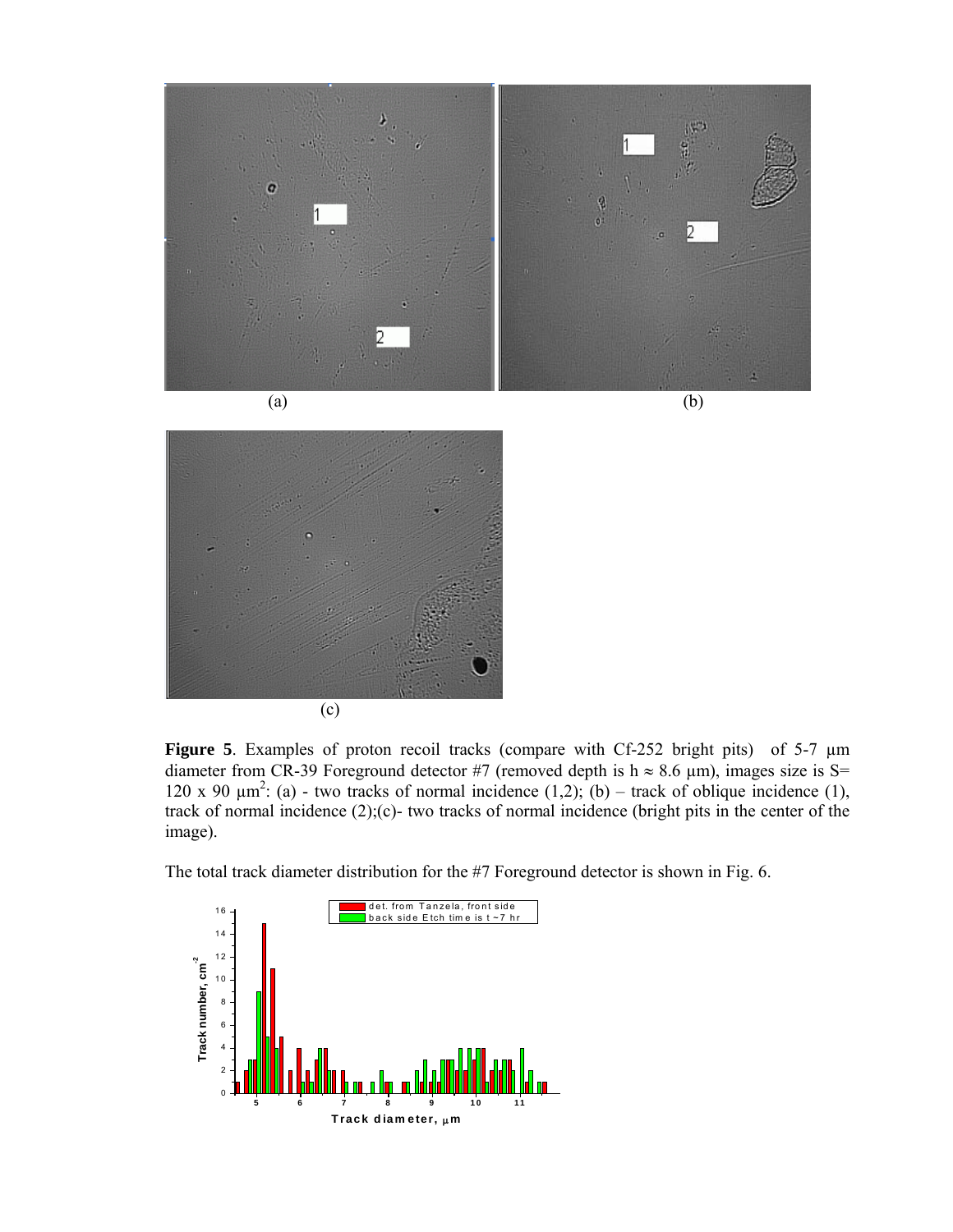**Figure 6**. Track number distribution vs. track diameter for Fran Tanzella's # 7 CR-39 detector from both front and back sides. Etching time is 7 hr. The spectra contain real nuclear tracks. From the front side: the total number of circular and elliptic tracks (normal and oblique incidence) is N=77 cm<sup>-2</sup>, about 30 % of all tracks have elliptic shape. Similarly, from the back side:  $N=40$  cm<sup>-2</sup>. Notice that the number of proton recoil tracks at the front CR-39 detector side is higher than at the opposite one.



**Figure 7**. Comparison of CR-39 Cf-252 proton recoil spectrum corresponding to 7 hr etching with the sum of spectra obtained from the both sides of #7 CR-39. In the track diameter range of 4.5-8.0 µm the #7 spectrum look similarly to Cf-252 recoil. Note, that the maximum of track diameter distribution for the #7 detector is localized near the 5.2 µm value.

In order to confirm our finding concerning observation of proton-recoil tracks at the 7 hr etched CR-39 we continued in-depth etching adding 7 more hr in the same conditions. The track diameter distributions are shown in Figs 8,9.



**Figure 8** Track number distribution vs. track diameter for Fran Tanzella's # 7 CR-39 detector from both front and back sides. Etching time is 14 hr. The spectra contain real nuclear tracks.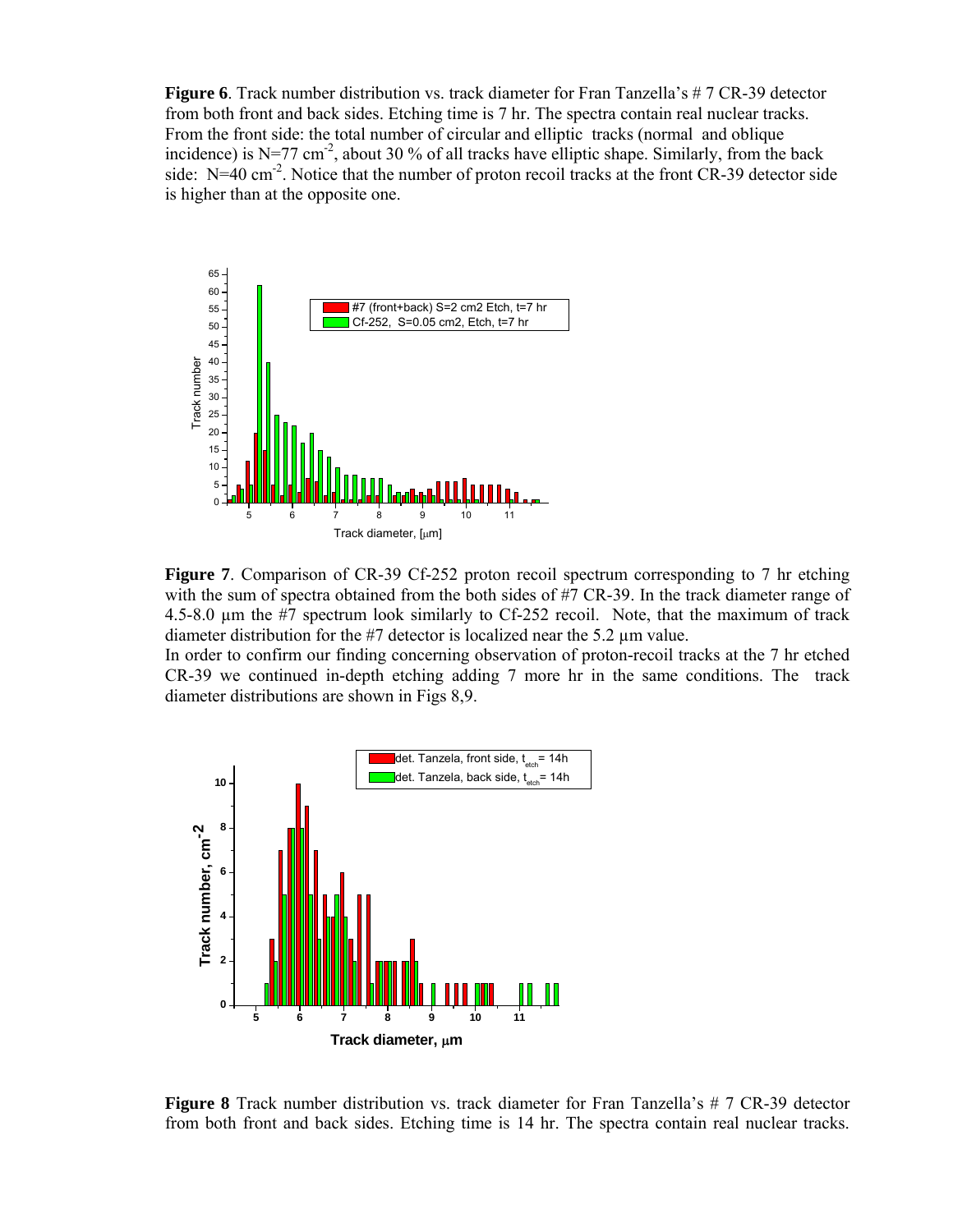From the front side: the total number of circular and elliptic tracks (the normal and the oblique incidence) in the range of 4.5-11.0  $\mu$ m is N=101 cm<sup>-2</sup>, about 20 % of all tracks have elliptic shape. Similarly, at the back side:  $N=65$  cm<sup>-2</sup>. Notice again that the number of proton recoil tracks at the front CR-39 detector side is higher than at the opposite one



**Figure 9.** Comparison of CR-39 Cf-252 proton recoil spectrum corresponding to 14 hr etching time with the sum of spectra obtained from the both (front and back) sides of #7 CR-39. In the track diameter range of 4.5-11.0 µm the #7 spectrum looks almost identically to the Cf-252 recoil. Note, that the maximum in the #7 detector is localized near 6.0 µm track diameter as it is for Cf-252 recoil spectrum. The total number of proton-like tracks at 14 hr etch is about factor of 1.4 higher than that for 7 hr etch.

For further confirmation of neutron emission effect we carried out one more etching of #7 detector (total etch time t<sub>et</sub> = 21 hr, corresponding to total removed depth h = 27. 2  $\mu$ m) The result of track diameter distribution for both the front and the opposite sides of the #7 detector at  $t_{et}$  = 21 hr is shown in Fig. 8



**Figure 10**. Normal incidence track distribution vs. their diameter for Fran Tanzella's # 7 CR-39 detector from both front and back sides. Etching time is 21 hr. The spectra contain real nuclear tracks. From the front side: the total track number (both normal and oblique incidence) in the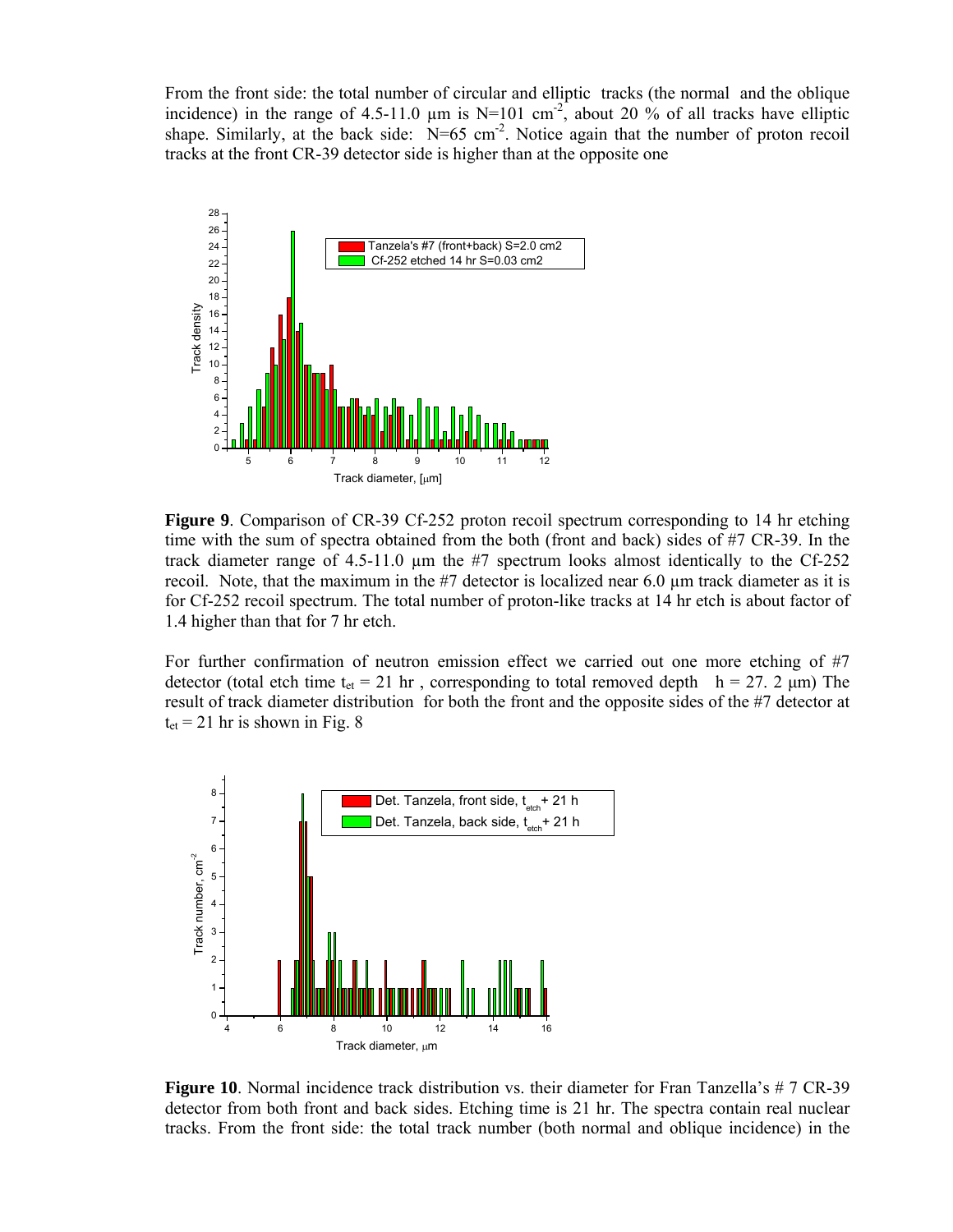range of 5-14.0 µm (the diameters consistent with Cf-252 spectrum at  $t_{et} = 21$  hr) is N=91 cm<sup>-2</sup>, about 30 % of all tracks have elliptic shape. At the back side: N=67 cm<sup>-2</sup>. Notice again that the number of proton recoil tracks at the front CR-39 detector side is higher than at the opposite one



**Figure 11**. Comparison of CR-39 Cf-252 proton recoil spectrum corresponding to 21 hr etch time with the sum of spectra obtained from the both (front and back) sides of #7 CR-39. In the track diameter range of 5-14.0 µm the #7 spectrum looks similarly to the Cf-252 recoil. Note, that the maximum in the #7 detector is localized near 7.0 µm track diameter as it is for Cf-252 recoil spectrum. **This position is consistent with the track diameter for 2.5 MeV proton**  etched during  $t_{et} = 21$  hr (Fig. 3b).

Thus, all three etchings of #7 detector at  $t = 7$ , 14 and 21 hr show track distributions **similar to that obtained by exposure of calibration detector at Cf-252 fast neutron source. The position of maximum for track diameter distribution follows to that of Cf-252 source and is consistent with the 2.2-2.5 MeV proton track diameter vs. etching time. In summary, presented experimental evidence can be considered as a strong, unambiguous proof of #7 detector's fast neutron (2.5 MeV ) exposure.** 

## *II. Calculation of the neutron emission rate*

1. For etch time  $t_{et} = 7$  hr (removed depth is the h =  $8.7 \mu m$ )

The total (normal and oblique incidence) Foreground track density in the range of proton recoil diameters  $(4.5 < d < 7.8 \text{ µm})$ : at the front side is N(fg)<sub>1</sub> = 77 cm<sup>-2</sup>; at the opposite side is the  $N(fg)_2 = 40$  cm<sup>-2</sup>. Average track density is  $\langle N(fg) \rangle = 58.5$  cm<sup>-2</sup>.

The total Background track density at both sides of blank detector  $(S = 0.25 \text{ cm}^2 \text{ each})$  is the  $\langle N(bg) \rangle = 6.0$  cm<sup>-2</sup>, which is consistent with usually observed Background in fresh Landauer chips. This consistency allowed us to use our Background data (depicted in Fig.1) representing the result of large area  $(S=2.0 \text{ cm}^2)$  reading of two Landauer Background detectors.

Thus, the "effect" with the Background subtracting would be  $\langle \Delta N \rangle = \langle N(fg) \rangle - \langle N(hg) \rangle = 52.5$  $\pm$  8.0 track/cm<sup>2</sup>.

Accordingly to calibration measurements, the CR-39 self-efficiency ( $t_{et}$  = 7 hr) with regard to Cf-252 neutrons was found to be  $\varepsilon_s = 9.0 \times 10^{-5}$ . Assuming a "neutron source" was a cathode wire in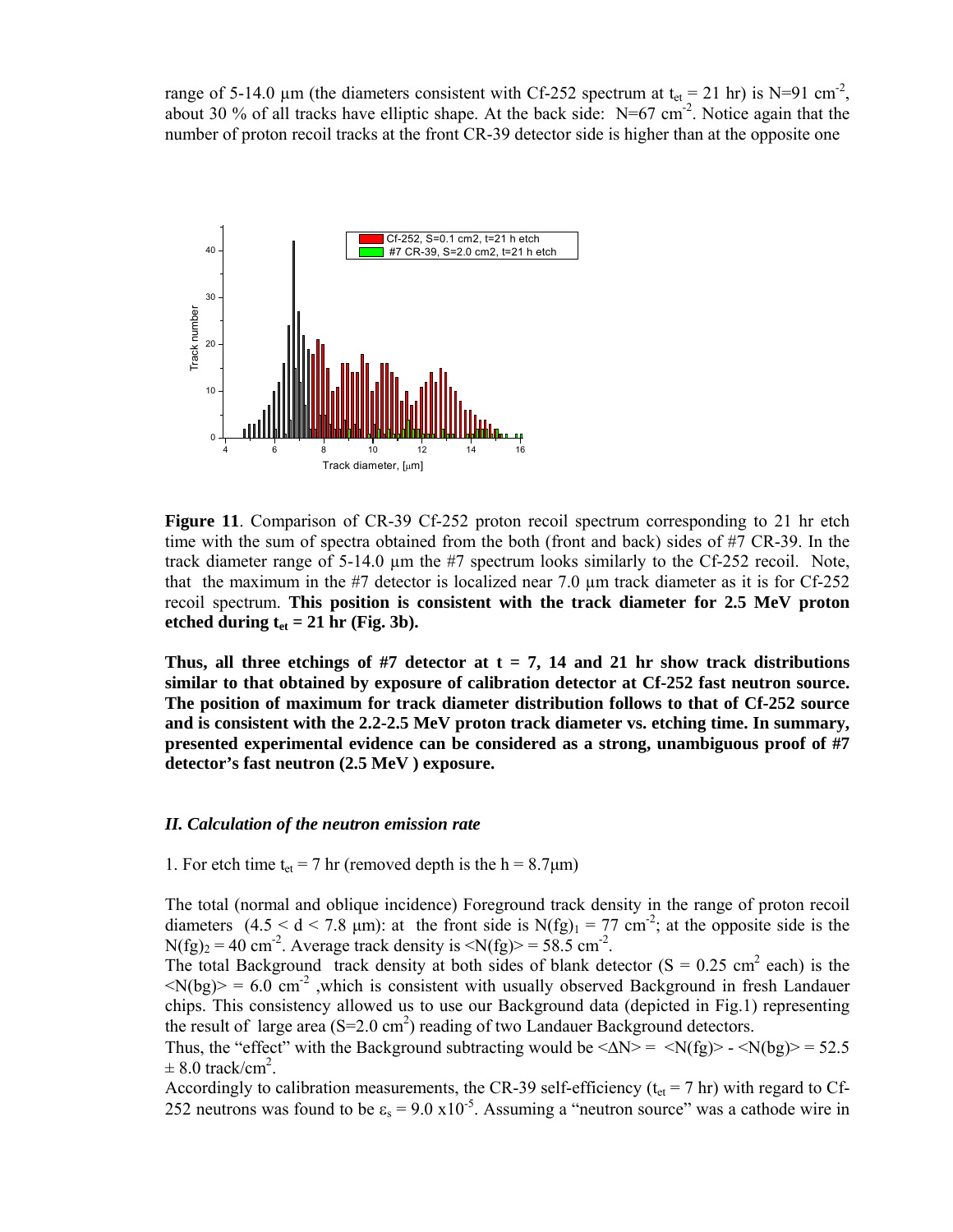a  $2\pi$ -geometry with respect to the CR-39 surface, the neutron count rate/intensity (In) would be derived as:

 $I_n = 2 \langle \Delta N \rangle / (t \times \varepsilon_s)$ , where t- is the electrolysis (Foreground) duration. Assuming that effect of neutron emission was observed during the time when electrolysis current  $(i > 0.5$  mA) was turn on (t = 15 days), the  $I_n = 0.90 \pm 0.14$  n/s in  $2\pi$  solid angle (lowest rate estimate). If we assume that the neutron emission was observed only during the time interval  $\Delta t = 4$  days when neutron dosimeter showed count rate above the Background, the I<sub>n</sub> =  $3.38\pm 0.53$  n/s in  $2\pi$  solid angle (highest rate estimate). So, the neutron emission rate in the run #7 can be estimated in the range of 1.0-3.0 n/s.

2. For etch time t<sub>et</sub> = 14 hr (removed depth is the h = 18  $\mu$ m)

Similarly to (1), the total (normal and oblique incidence) Foreground track density in the range of proton recoil diameters for 14 hr etch  $(4.5 < d < 11.0 \text{ }\mu\text{m})$ : at the front side is N(fg)<sub>1</sub> = 110 cm<sup>-2</sup> and at the opposite side is the N(fg)<sub>2</sub> = 66 cm<sup>-2</sup>. Average track density is <N(fg)> = 88 cm<sup>-2</sup>. The Background track density at both sides of blank detector  $(S = 0.25 \text{ cm}^2 \text{ each})$  is the <N(bg)>  $= 26$  cm<sup>-2</sup> (data from Fig. 1)

The "effect" with the Background subtracting is  $\langle \Delta N \rangle = \langle N(fg) \rangle - \langle N(hg) \rangle = 62.0 \pm 10.7$ track/cm<sup>2</sup>.

Accordingly to calibration measurements CR-39 at etch time  $t_{et} = 14$  hr the self-efficiency was found to be  $\varepsilon_s = 1.17 \times 10^{-4}$ .

Then, for t =15 days:  $I_n = 2 \langle \Delta N \rangle / (t \times \varepsilon_s) = 0.82 \pm 0.14$  n/s in  $2\pi$  solid angle and for  $\Delta t = 4$  days  $I_n = 3.08 \pm 0.53$  n/s. Thus, the result for 14 hr etch gives approximately the same (within a standard deviation) neutron emission intensity range as that for a 7 hr.

Entire data obtained as a result of analysis of the #7 CR-39 detector, including track reading within three removed depths  $(8.7, 18 \text{ and } 27 \text{ µm})$ , comparison of Foreground #7 track densities and distributions of their diameters with similar parameters of Background and neutron calibration detectors as well as CR-39 efficiency estimate with respect to Cf-252 neutrons, present strong, unambiguous evidence for fast neutron emission (the neutron energy in the range of  $E_n \sim 2.2 - 2.5$  MeV) with the rate of  $I_n \sim 1$ -3 n/s during electrolysis run #7 (Pd deposition) performed in SRI.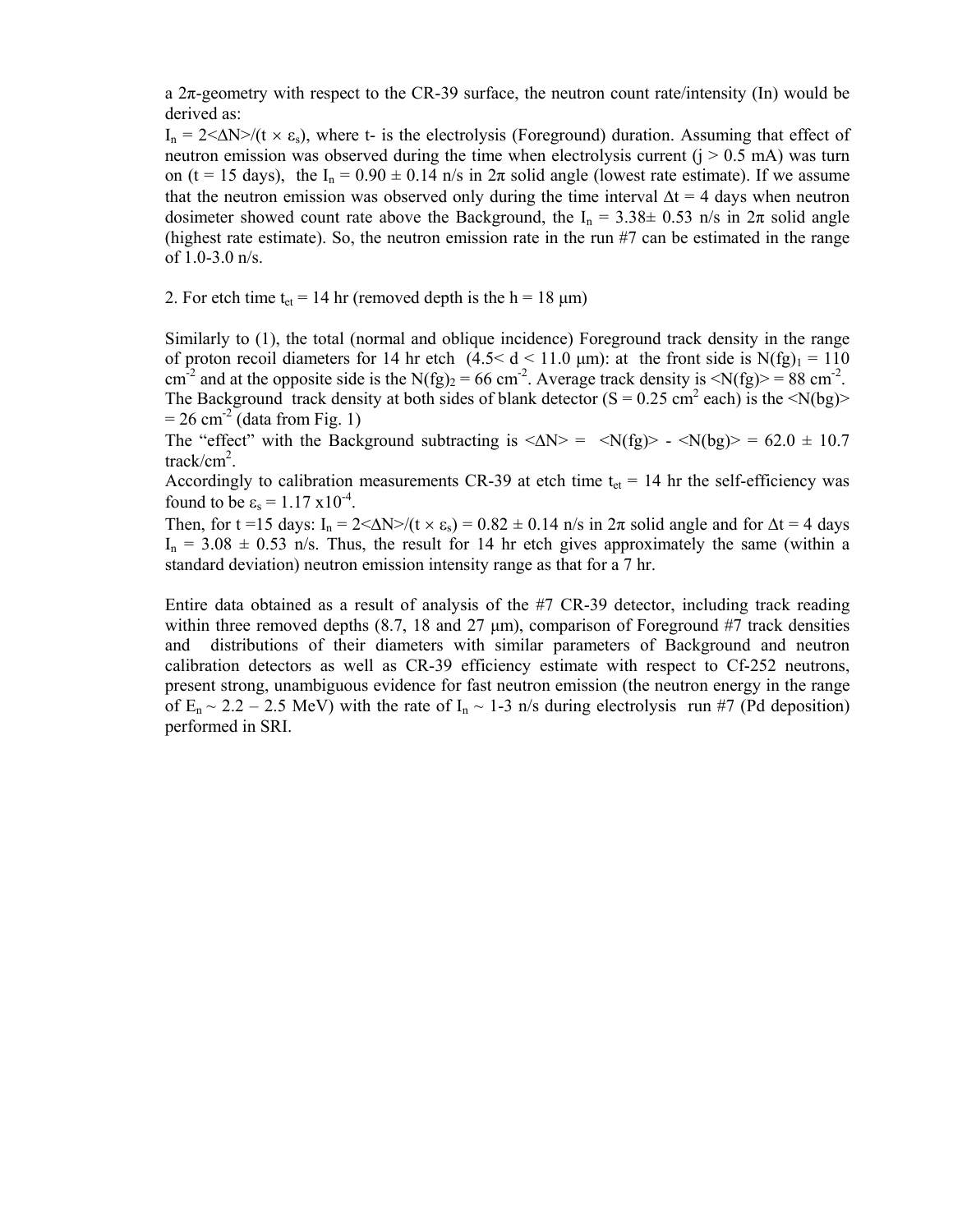## APPENDIX



**Figure 1**. Rough reconstruction of the protons recoil spectra for CR-39 Landauer detectors obtained during electrolysis run (detector #7) and during exposure with Cf-252 neutron source. Etch time is  $t = 14$  hr. The reconstruction of the spectra was deduced from the track density vs. track diameter histograms, taking into account two functions: (a) track diameter vs. proton energies at t =14 hr, (Fig. 3) and (b) the critical angle  $\theta_c$  vs. proton energy (Fig.4).



**Figure 2.** Same as Figure 1 but at etch time  $t = 21$  hr.

As seen from Figs 1 and 2, the proton recoil spectra of #7 detector are narrower than that of Cf-252 at 14 and 21 hr etch. They contain almost no counts above 3.0 MeV and the peak near 2.5 MeV. In contrast, the Cf-252 spectra look broader due to presence of high energy neutron/recoil component (up to 12 MeV) and also demonstrate a peak near 2-2.5 MeV.

These comparative results allow to assume that fast monoenergetic neutrons with energy close E = 2.5 MeV have been emitted during electrolysis run. For more accurate numerical estimate of the recoil spectra, a Monte-Carlo calculation must be performed .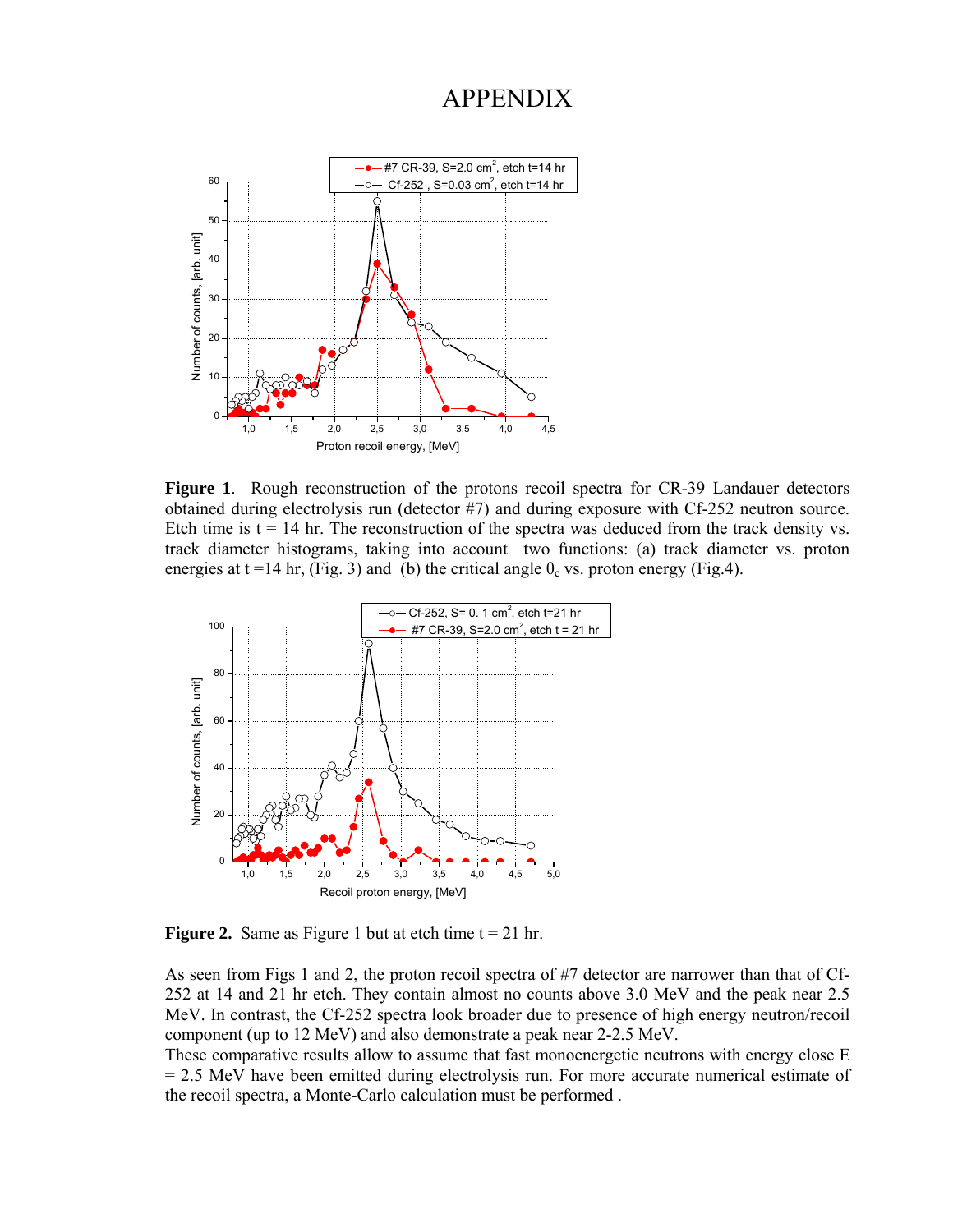

Figure 3. Track diameter vs. proton energy (E > 0.5 MeV) dependences for etch time 7-28 hr.